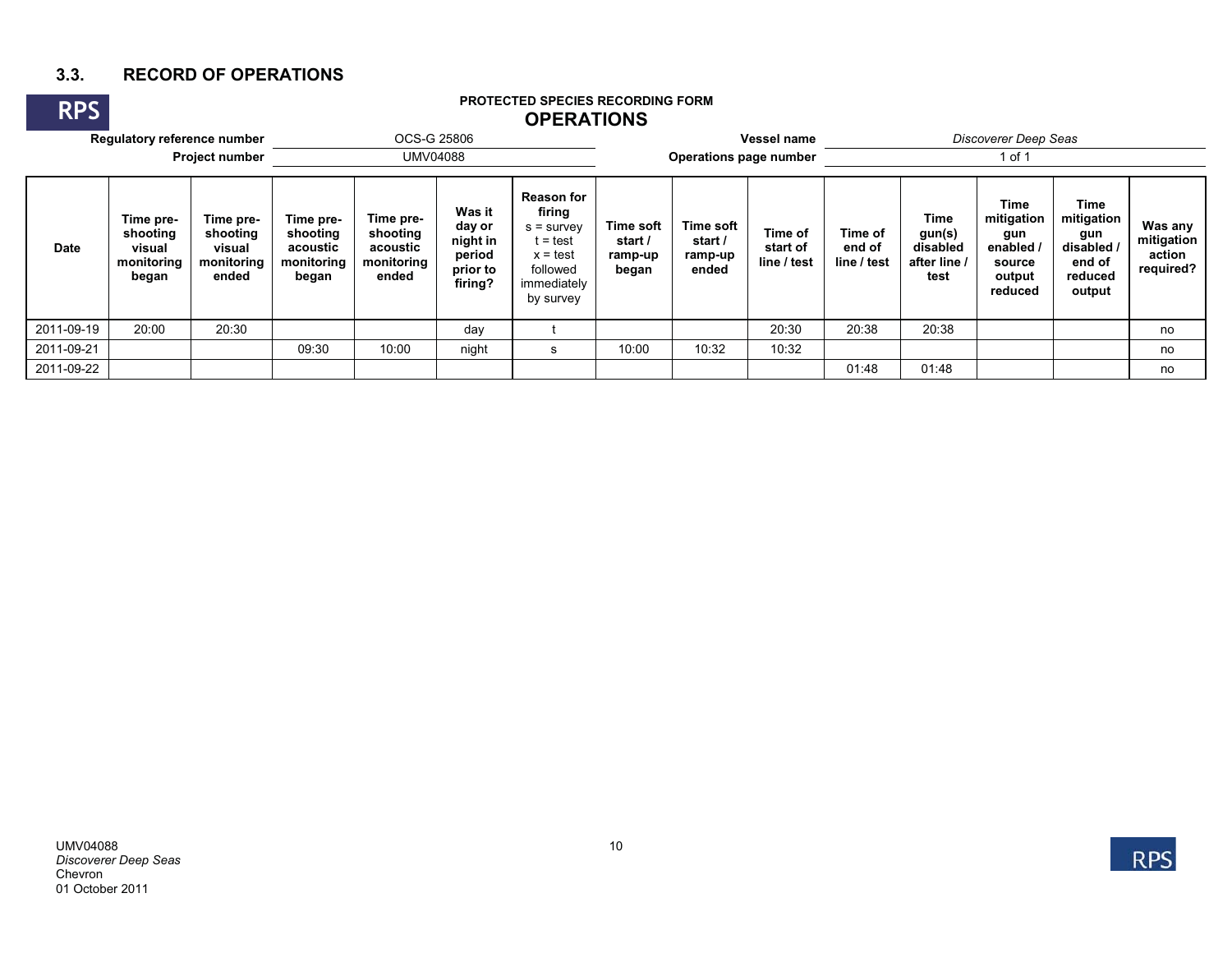## **3.4. LOCATION AND EFFORT**



#### **PROTECTED SPECIES RECORDING FORM EFFORT**

| Regulatory reference number |                         |                               |             | OCS-G 25806           |             |              |       |              | Vessel name               |              |                  |           | Discoverer Deep Seas |       |                   |          |  |
|-----------------------------|-------------------------|-------------------------------|-------------|-----------------------|-------------|--------------|-------|--------------|---------------------------|--------------|------------------|-----------|----------------------|-------|-------------------|----------|--|
| <b>Project number</b>       |                         |                               |             | <b>UMV04088</b>       |             |              |       |              | <b>Effort page number</b> |              |                  |           | l of 1               |       |                   |          |  |
| <b>Date</b>                 | <b>Visual</b><br>or PAM | Observers'<br><i>initials</i> |             | <b>Start of watch</b> |             |              |       | End of watch |                           |              | Wind             | Wind      | <b>Beaufort</b>      | Swell | <b>Visibility</b> | Glare    |  |
|                             |                         |                               | <b>Time</b> | Latitude              | Longitude   | Depth<br>(m) | Time  | Latitude     | Longitude                 | Depth<br>(m) | speed<br>(knots) | direction | scale                | (m)   | (km)              | severity |  |
| 2011-09-19                  | visual                  | CP.PK.LB                      | 18:15       | 26.19108°N            | 092.13403°W | 2010         | 20:48 | 26.19108°N   | 092.13403°W               | 2010         |                  | <b>NE</b> |                      | $2$   | >5                | moderate |  |
| 2011-09-21                  | acoustic                | <b>CP</b>                     | 08:00       | 26.19108°N            | 092.13403°W | 2010         | 10:45 | 26.19108°N   | 092.13403°W               | 2010         | ົ                | <b>NE</b> |                      | $2$   | n/a               | n/a      |  |
| 2011-09-21                  | visual                  | CP.PK.LB                      | 11:45       | 26.19108°N            | 092.13403°W | 2010         |       |              |                           |              |                  | <b>NE</b> |                      | $2$   | >5                | severe   |  |
| 2011-09-22                  |                         |                               |             |                       |             |              | 00:25 | 26.19108°N   | 092.13403°W               | 2010         |                  |           |                      |       |                   |          |  |